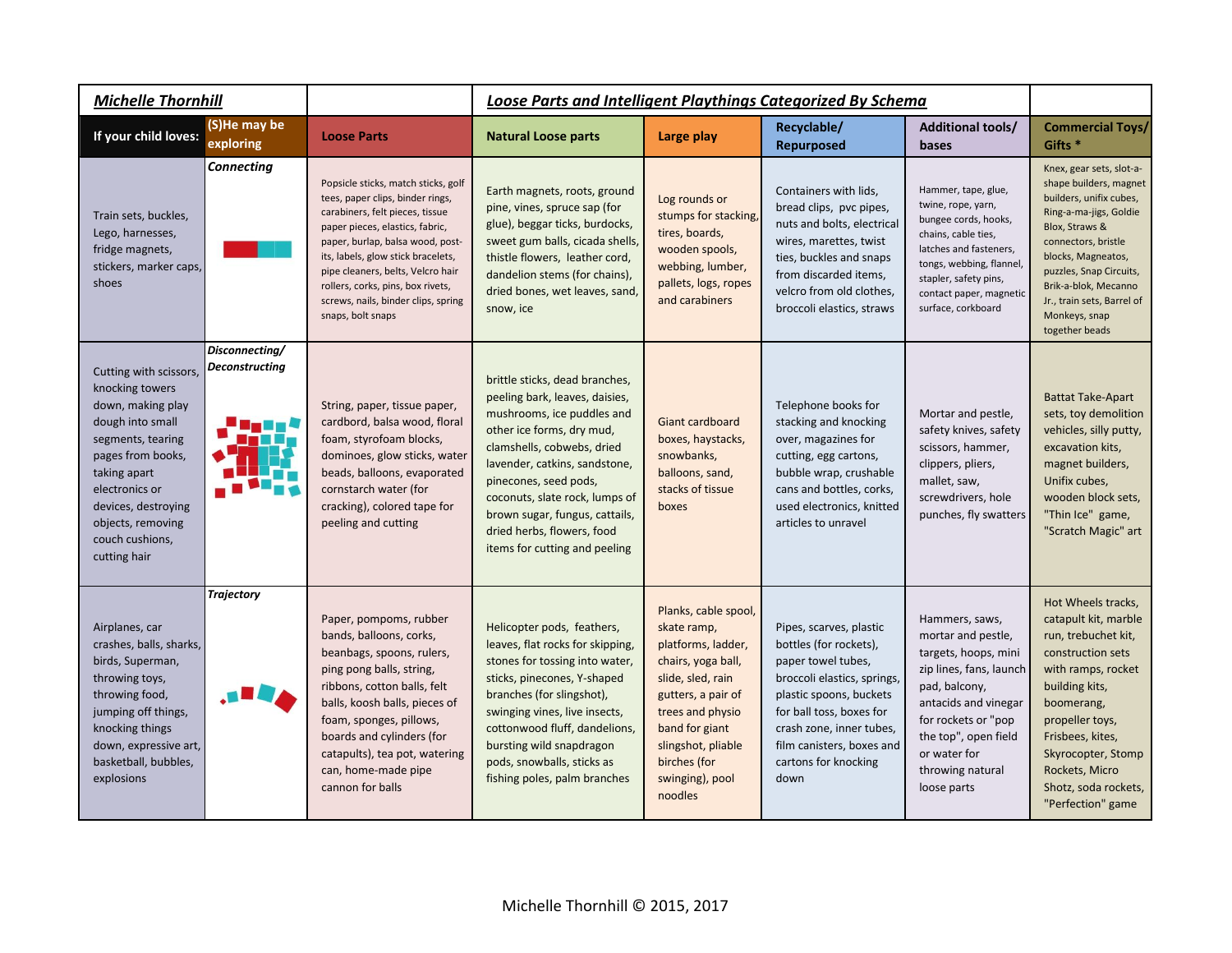| If your child loves:                                                                                                                                                                                                                | (S)He may be<br>exploring         | <b>Loose Parts</b>                                                                                                                                                                                                                                                                                                                                                                | <b>Natural Loose parts</b>                                                                                                                                                                                                                                                                                                       | Large play                                                                                                                                                                                                                                                                   | Recyclable/<br>Repurposed                                                                                                                                                                                                                          | <b>Additional tools/</b><br>bases                                                                                                                                                      | <b>Commercial Toys/</b><br><b>Gifts</b>                                                                                                                                                                                                                        |
|-------------------------------------------------------------------------------------------------------------------------------------------------------------------------------------------------------------------------------------|-----------------------------------|-----------------------------------------------------------------------------------------------------------------------------------------------------------------------------------------------------------------------------------------------------------------------------------------------------------------------------------------------------------------------------------|----------------------------------------------------------------------------------------------------------------------------------------------------------------------------------------------------------------------------------------------------------------------------------------------------------------------------------|------------------------------------------------------------------------------------------------------------------------------------------------------------------------------------------------------------------------------------------------------------------------------|----------------------------------------------------------------------------------------------------------------------------------------------------------------------------------------------------------------------------------------------------|----------------------------------------------------------------------------------------------------------------------------------------------------------------------------------------|----------------------------------------------------------------------------------------------------------------------------------------------------------------------------------------------------------------------------------------------------------------|
| Forts, hide and seek,<br>putting toys to bed,<br>burying items in<br>sand, wrapping<br>presents, eggs and<br>nests, hats, being<br>inside cupboards,<br>painting entire<br>canvas, Lego<br>enclosures                               | Enclosing/<br>Enveloping          | Scarves, fabric, lace, towels,<br>boxes, spools, paper towels,<br>tissue paper, mailer tubes, solo<br>cups, aluminum foil, foam pieces<br>folding steamer basket, plastic<br>Easter eggs, locks and keys,<br>hinges, hair rollers, sponges,<br>nesting baskets, tissue paper,<br>ribbons, yarn, plaster cloth,<br>cheese cloth, toilet paper,<br>Claycrete paper mache, Paperclay | Piles of leaves, sand, mud,<br>clay, walnut halves, clam<br>shells, pine spills, dirt, palm<br>branches, geodes, seed pods,<br>flowers, petals, straw, pea<br>stone, twigs, nests, hollow<br>logs, leather hides, birch bark,<br>hollowed or halved coconut<br>shells, pumpkins, gourds, lotus<br>pods, corn husks, giant leaves | Cardboard boxes,<br>stacks of tires,<br>tents, long tree<br>limbs (for forts),<br>blankets, tarps,<br>tables, chairs,<br>couch cushions,<br>pallets, cylindrical<br>concrete forms,<br>plastic culverts,<br>haystacks, ball pit                                              | Fabric remnants, old<br>hats and shawls, belts,<br>watches, plastic<br>containers, cups,<br>electrical wire,<br>cardboard tubes, egg<br>cartons, envelope<br>discards from card<br>stores, wrapping paper,<br>newsprint, magazines,<br>bubble wrap | Clothes pins, safety<br>pins, rubber bands,<br>string, tape, Velcro<br>tape, twist ties,<br>magnifying glass,<br>Washi tape, Mod<br>Podge, Silly Putty                                 | Magnatiles, Russian<br>nesting dolls, stacking<br>cups, Lego, Brik-a-<br>block, crazy forts,<br>sleeping bag, igloo<br>mold, skipping rope,<br>mosaic kit, piggy bank,<br>piñata, doll clothes,<br>latches board, hollow<br>blocks, mailbox,<br>excavation kit |
| Elevators, balls,<br>towers, dropping<br>objects on purpose,<br>scribbling up and<br>down, building tall<br>towers                                                                                                                  | <b>Dynamic</b><br><b>Vertical</b> | Scarves, beanbags, pompoms,<br>cushions, string, rope, spools,<br>beads, foam balls, ping-pong<br>balls, corks, wire, bean bags,<br>watering can, tea pot, slinky,<br>confetti, blocks for stacking,<br>spools, paper clips, dice,<br>dominoes, light switches, chains,<br>springs, barrel bolts                                                                                  | Rocks for stacking, pinecones,<br>water, feathers, sticks,<br>helicopter pods, leaves,<br>acorns, crab apples, hanging<br>vines, icicles, palm branches,<br>wood pieces for stacking                                                                                                                                             | Stacks of tires,<br>platforms, chairs,<br>ladders, walls, tree<br>trunks, fences, couch<br>cushions, cylindrical<br>concrete forms,<br>trampoline,<br>dumbwaiter, fireman<br>pole, deep hole, water<br>pump                                                                  | PVC pipes, wrapping paper<br>tubes, Pringles chip<br>containers, K-cups, yogurt<br>cups, cans, zippers, tissue<br>boxes, Yop bottles, solo<br>cups, empty boxes, straws,<br>coiled telephone cords                                                 | Plumb line, retractable<br>tape measure, pulleys<br>and ropes with bucket,<br>small hand winch,<br>mashers, mortar and<br>pestle, funnel, turkey<br>baster, hour glass,<br>thermometer | Connect 4, stacking<br>toys, hammer and peg<br>set, bead maze, toy<br>elevator, parachute<br>men, rocket kits,<br>skipping rope, ball &<br>jacks, trampoline,<br>Ogodisk, Micro Shotz,<br>Stomp Rockets, Jacob's<br>ladder                                     |
| Speed racers, traffic,<br>running laps, trains,<br>scribbling left and<br>right, tennis,<br>bowling, clapping,<br>waving flags,<br>vacuums, lawn<br>mowers, tunnels,<br>pushing strollers,<br>building roads,<br>shakers, swordplay | <b>Dynamic</b><br>Horizontal      | Balls, marbles, level blocks<br>for making roads, ribbons,<br>wooden rings, rain gutters,<br>clotheslines and clothespins,<br>streamers, wires, strings,<br>beads, half-pipes, elastics                                                                                                                                                                                           | logs, trenches in the sand,<br>branches and palm fronds,<br>pliable branches for building<br>tunnels, sand and streams,<br>timothy hay, flat rocks or ice<br>chunks for launching,<br>chestnuts, waste apples                                                                                                                    | Logs, hula hoops,<br>culvert pipes, shallow<br>ditches, planks, 4x4's,<br>curbs, stepping stones,<br>rain gutters, concrete<br>forms, balls & bottles<br>for bowling, parachute,<br>shopping cart,<br>skateboard, stroller,<br>wheelbarrow, bike,<br>hockey stick, golf club | pipes, wrapping paper<br>tubes, rubber bands,<br>inner tubes, physio<br>bands, bearings, wheels,<br>corrugated roofing                                                                                                                             | level tables,<br>hardwood floors,<br>long cardboard<br>boxes, fences or<br>pallets for attaching<br>gutters and pipes,<br>preattached<br>horizontal cables or<br>lines, slingshot      | Hot wheels, train<br>sets, push toys,<br>abacus, windup<br>toys, ride-on toys,<br>marble run, sports<br>equipment, air<br>hockey table                                                                                                                         |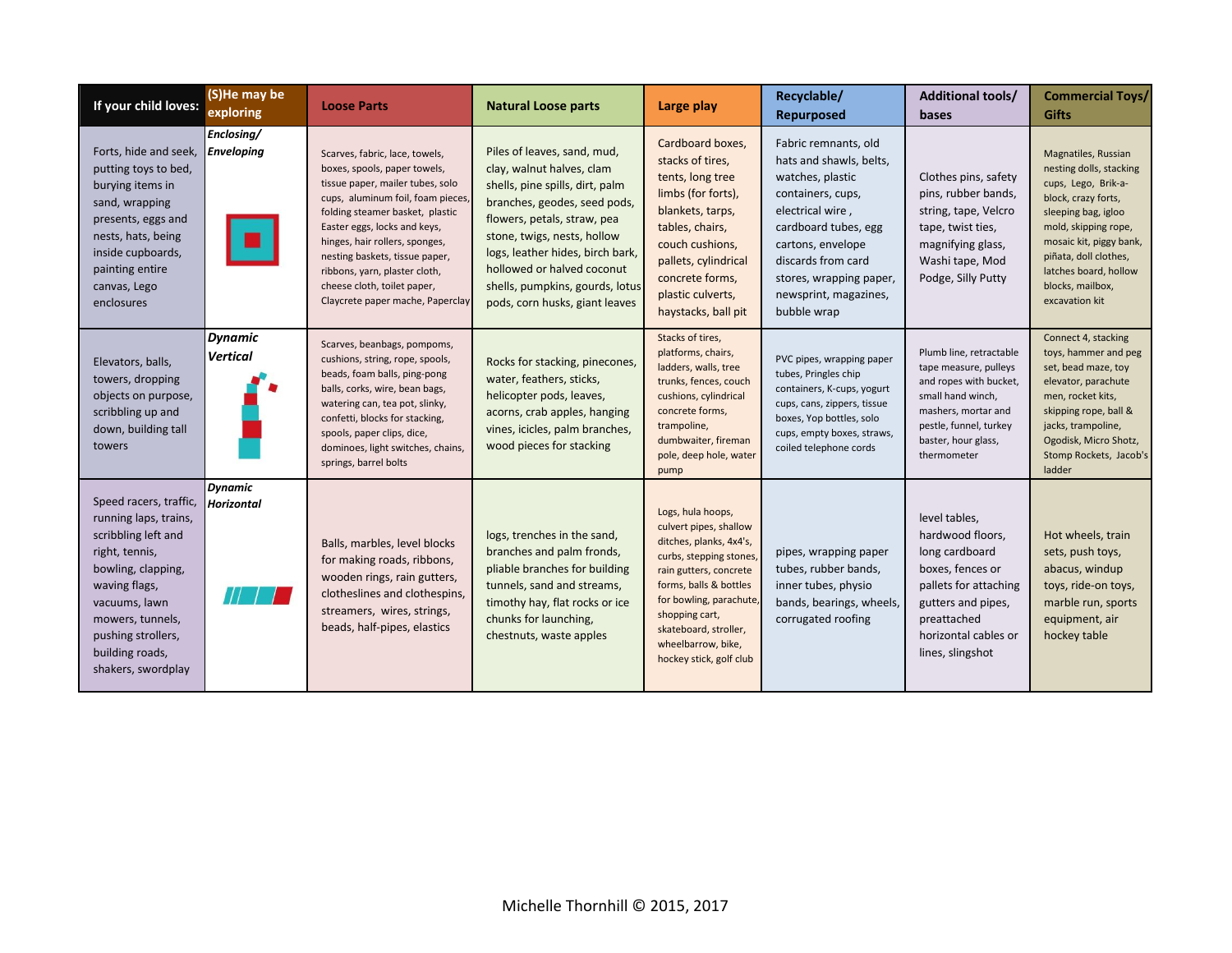| If your child loves:                                                                                                                                                                                                                                     | (S)He may be<br>exploring    | <b>Loose Parts</b>                                                                                                                                                                                                                                                                                                                                                                                                                                                                  | <b>Natural Loose parts</b>                                                                                                                                                                                                                                                                                                                                                                                       | Large play                                                                                                                                                                                                                                                                                                  | Recyclable/<br>Repurposed                                                                                                                                                                                                                                                                                                                                                        | Additional tools/<br>bases                                                                                                                                                                                                                                                               | <b>Commercial Toys/</b><br><b>Gifts</b>                                                                                                                                                                                                                         |
|----------------------------------------------------------------------------------------------------------------------------------------------------------------------------------------------------------------------------------------------------------|------------------------------|-------------------------------------------------------------------------------------------------------------------------------------------------------------------------------------------------------------------------------------------------------------------------------------------------------------------------------------------------------------------------------------------------------------------------------------------------------------------------------------|------------------------------------------------------------------------------------------------------------------------------------------------------------------------------------------------------------------------------------------------------------------------------------------------------------------------------------------------------------------------------------------------------------------|-------------------------------------------------------------------------------------------------------------------------------------------------------------------------------------------------------------------------------------------------------------------------------------------------------------|----------------------------------------------------------------------------------------------------------------------------------------------------------------------------------------------------------------------------------------------------------------------------------------------------------------------------------------------------------------------------------|------------------------------------------------------------------------------------------------------------------------------------------------------------------------------------------------------------------------------------------------------------------------------------------|-----------------------------------------------------------------------------------------------------------------------------------------------------------------------------------------------------------------------------------------------------------------|
| Putting trucks upside<br>down, turning knobs on<br>stereo and appliances,<br>planets, baseball,<br>racetracks, CD's,<br>launching toys that roll,<br>spinning in circles,<br>washing machines                                                            | <b>Rotation/ Circularity</b> | Jacks, plates, pot lids, wood rings,<br>spools, washers, metal rings,<br>rope, string, lasso, sticks, toilet<br>plungers, paper towel holders,<br>cylindrical blocks, short lengths of<br>pipe, nuts and bolts, screws,<br>martini umbrellas, metal<br>bearings, mixing spoons, whisks,<br>hair rollers, loops of tubing or<br>pipes, serger spools, bobbins,<br>paint roller, hinges                                                                                               | Helicopter pods, swinging<br>vines, star anise, rolly pollies,<br>daisies, snowballs, tree<br>rounds with a centre hole,<br>acorns, snail shells, coconut<br>shells, water, stepping stones<br>or stumps arranged in a circle,<br>hills for rolling down                                                                                                                                                         | <b>Cylindrical concrete</b><br>form, plastic culvert<br>pipes, swings, cable<br>spools, round hay<br>bales, freestanding<br>poles and trunks for<br>circling, hula hoop, pop-<br>up hamper or tunnel,<br>merry-go-round,<br>barrel, hose reel,<br><b>Archimedes</b><br>screw pump                           | Cylindrical containers, paper<br>tubes, old microwave trays/<br>tracks, bottles, castors,<br>motors, knobs off old<br>appliances, roller blade<br>wheels & bolts, cups,<br>spinners from board games,<br>turn table, round cardboard<br>from frozen pizza, paper<br>plates, bobbins                                                                                              | large round bowls, steel<br>drum, fan, compasses,<br>winch, pottery wheels,<br>lazy susan, rotating<br>organizer, salad spinner,<br>dowels and sticks,<br>hamster wheel, clothes<br>for toy washing<br>machine, drill,<br>screwdriver, auger,<br>mixer, blender                          | Snap Circuits, Train<br>circuit, gear toys, bead<br>maze, spiral ball run,<br>abacus, Magneatos,<br>tops, toy cement mixer,<br>propeller flyers,<br>skipping rope, water<br>wheel, spirograph,<br>Euler's Disk, Gearation<br>magnets, spin art, rock<br>tumbler |
| Making holes in things,<br>poking with sticks,<br>putting fingers in holes,<br>arrows and bullets,<br>swords, ice fishing,<br>sewing, earrings,<br>destroying safety gates,<br>putting limbs through<br>bars of railings                                 | Going through a<br>boundary  | Yarn and plastic needles, birthday<br>candles, dowels, craft sticks,<br>fabric, burlap, mesh, lace, pipe<br>cleaners, oasis, cork, golf tees,<br>toothpicks, match sticks, beads,<br>buttons, chopsticks, keys and<br>locks, bolts and boards with<br>holes, screws, balsa wood, pins,<br>colander, plastic canvas,<br>screening, perforated steel<br>containers, napkin rings, latches,<br>hooks, wiffle ball, artificial plants<br>floral foam, martini picks, C&C<br>grid, tulle | Feathers, reeds, cattails, stems,<br>sticks in mud, sticks in snow, bark<br>with woodpecker holes, clay, mud,<br>old man's beard, tree slices with<br>drilled holes, cracked rocks, ice and<br>tools, ice and salt, pine tree<br>needles, moss patches, rotting<br>stumps, wood chips, sharks teeth,<br>shells with holes, pumpkin, gourds,<br>perforated limestone, spider webs,<br>sandstone, lotus pods, cork | Lattice, fencing, soil,<br>sand, shovels, picks,<br>hoes, augers, knotty<br>pine boards, milk<br>crates, post hole<br>diggers, peg boards,<br>loosely knit blankets,<br>wine rack, windows,<br>ladders, tunnel,<br>parachute, finish lines,<br>swinging doors, leaf<br>strainer for gutters,<br>milk crates | Pieces of Styrofoam<br>packaging, foam insulation,<br>cardboard boxes, bits of grid<br>wire, chicken wire, tomato<br>cages, bird cages, carpet<br>pieces, paper tubes, straws,<br>bits of discarded shirts with<br>buttons and buttonholes,<br>bubble wrap, wire, twist<br>tiles, rope, elastics,<br>pegboard, industrial waste<br>sheets with holes from<br>punched out objects | Hammer, drill,<br>screwdriver, rubber<br>mallet, tent pegs,<br>tweezers, pliers, hole<br>punches, shape<br>punches, brads, spades,<br>hand drills, weeding<br>tools, dibbers, skewers,<br>nut crackers, stapler,<br>cookie cutter, fork,<br>garlic press, lemon<br>juicer, tracing wheel | Honey Bee Tree game,<br>Kerplunk, peg stackers,<br>hammer and peg set,<br>weaving loom, Lite-<br>Brite, Mr. Potato Head,<br>lacing toys, rug hooking<br>kit, stretchy mouse and<br>cheese toy                                                                   |
| Drawing around the<br>edge of paper, walking<br>the perimeter of a<br>playground or building,<br>tracing, winding string<br>around objects, tying<br>knots, walking over or<br>around obstacles,<br>bracelets and necklaces,<br>weaving, finger knitting | Going around a<br>boundary   | String, tape, marbles, tubes,<br>spools, ribbons, cups, strings of<br>beads, ropes, wire, popsicle<br>sticks, pipe cleaners, elastics,<br>blocks for building bridges and<br>walls, blue rocks or fabric for<br>mote-making, chains, chalk, gears<br>and belts, floral tape, measuring<br>tape, metal "bendy snake," C&C<br>grid                                                                                                                                                    | twigs, stumps, stepping<br>stones, stepping stumps,<br>roots, ivy, vines, creepers,<br>hemp, branches, small trees,<br>antlers, pine cones, ground<br>pine, roots, driftwood, sand<br>and water for motes, whelk<br>egg casing, seaweed                                                                                                                                                                          | Pylons, cable spools,<br>freestanding poles and<br>trunks for circling, hula<br>hoop, merry-go-round,<br>barrel, tetherball,<br>bridges, balance beam,<br>trees, banks and<br>boulders for<br>circumnavigating,<br>bungee cords, thick<br>ropes                                                             | Paper towel tubes,<br>chicken wire, dye-sub<br>printer ribbon, rubber<br>bands, pantyhose or<br>balloons cut into rings,<br>flexible tubing, dryer<br>vent hose, dish drying<br>(peg) rack, necklace and<br>ring holders                                                                                                                                                         | peg board or nail<br>board, loom,<br>clusters of trees,<br>poles or columns,<br>hedgerows, winches<br>and pulleys, hat tree,<br>peg racks                                                                                                                                                | Spirograph, stencils,<br>string art set, circuit<br>sets, maze toys, yo-<br>yo, string top,<br>diablo, friendship<br>bracelet kits,<br>weaving kits, plush<br>snake, race car<br>track, slinky, Plinko<br>board                                                 |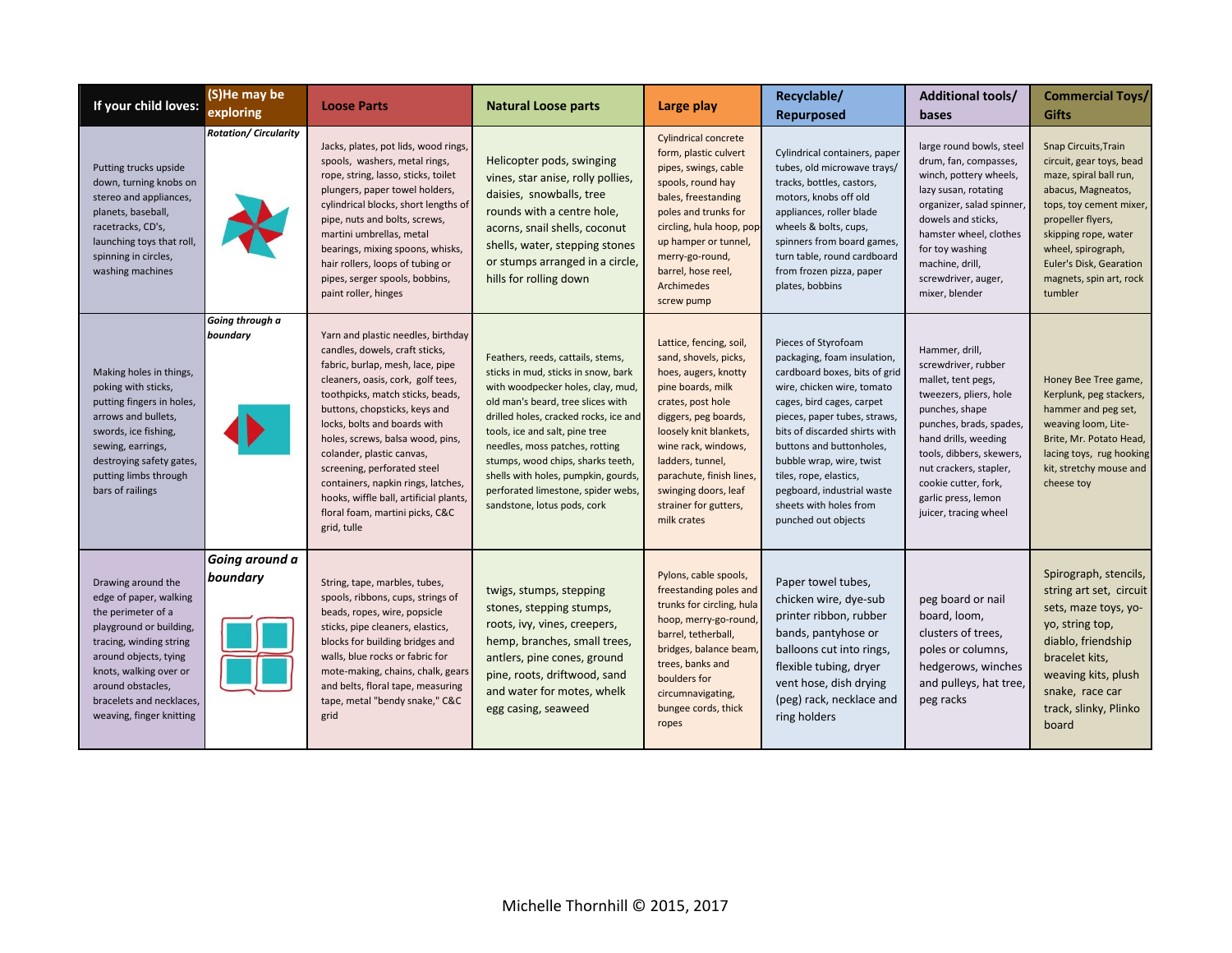| If your child loves:                                                                                                                                                                                                                 | (S)He may be<br>exploring       | <b>Loose Parts</b>                                                                                                                                                                                                                                                                                                                                                                                                                 | <b>Natural Loose parts</b>                                                                                                                                                                                                                                                                                                         | Large play                                                                                                                                                                                                   | Recyclable/<br>Repurposed                                                                                                                                                                                                                                                             | <b>Additional tools/</b><br>bases                                                                                                                                                                                                            | <b>Commercial Toys/</b><br><b>Gifts</b>                                                                                                                                                                                                                                          |
|--------------------------------------------------------------------------------------------------------------------------------------------------------------------------------------------------------------------------------------|---------------------------------|------------------------------------------------------------------------------------------------------------------------------------------------------------------------------------------------------------------------------------------------------------------------------------------------------------------------------------------------------------------------------------------------------------------------------------|------------------------------------------------------------------------------------------------------------------------------------------------------------------------------------------------------------------------------------------------------------------------------------------------------------------------------------|--------------------------------------------------------------------------------------------------------------------------------------------------------------------------------------------------------------|---------------------------------------------------------------------------------------------------------------------------------------------------------------------------------------------------------------------------------------------------------------------------------------|----------------------------------------------------------------------------------------------------------------------------------------------------------------------------------------------------------------------------------------------|----------------------------------------------------------------------------------------------------------------------------------------------------------------------------------------------------------------------------------------------------------------------------------|
| Having hands full of<br>objects, full pockets,<br>filling and dumping,<br>dump trucks, bags,<br>shopping carts,<br>wheelbarrows                                                                                                      | <b>Transporting</b>             | Glass gems, beads, pompoms,<br>marbles, tiles, clothes pins, nuts<br>and bolts, washers, cotton balls,<br>ball bearings, magnets, pails,<br>bags, baskets, tins, fanny pack,<br>containers, backpack, bindle<br>stick, plastic counters,<br>tiddlywinks, popsicle sticks,<br>sponges, erasers, buttons, spools,<br>dice, chains, felt balls, cotton<br>swabs, Styrofoam shapes,<br>confetti, foam craft shapes,<br>figurines, caps | Wood pieces, tree cookies,<br>seeds, acorns, rocks, shells,<br>leaves, pine cones, crab<br>apples, beans, wood chips,<br>driftwood, sand, flowers, dirt,<br>gravel, fruits, rice, peach pits,<br>cherry pits, deer corn,<br>feathers, seed pods, sticks,<br>hollowed coconut shells,<br>sticks, branches, natural<br>woven baskets | Wheelbarrow, yard<br>cart, barrel,<br>shopping cart, large<br>backpack, sack,<br>wagon, sled,<br>stroller, laundry<br>basket, trolleys,<br>dollies, carts, sled,<br>stroller, ride-on<br>toys, cardboard box | Plastic containers,<br>buckets, cardboard<br>boxes, Easter baskets,<br>reusable grocery bags,<br>milk jugs, milk crates,<br>used purses, cloth sacks,<br>corks, rubber bands,<br>bread ties, caps, corks                                                                              | Scoops, tongs,<br>funnel, shovel,<br>spade, scoops, tool<br>belt, clips, pulleys,<br>clothesline,<br>carabiners, hooks,<br>skateboards, felt<br>pads for furniture                                                                           | Hungry Hippos, toy<br>cargo vehicles,<br>diggers, dump<br>trucks, Trunki, lunch<br>boxes, back pack,<br>mini shopping cart,<br>mini wheelbarrow,<br>wagon, ride-on toy<br>with storage, bike<br>basket, mini figures,<br>toy garage with<br>elevator, toy boats                  |
| Putting toys in a row,<br>arranging food on a<br>plate, parking toy cars,<br>sorting, sequencing by<br>size, arranging<br>furniture, straightening<br>rows of shoes, stacking<br>books                                               | Ordering/<br><b>Positioning</b> | Dominoes, birthday candles,<br>magnets, buttons, popsicle sticks,<br>pompoms, spools, beads, clothes<br>pins, match sticks, checkers, poker<br>chips, dice, chains, books, playing<br>cards, washers, napkin rings, hex<br>nuts, glass gems, tiddlywinks, paint<br>stirrers, dowels, tiles, wooden<br>cubes, graph paper, shoes, moulding<br>corners, tile spacers, wooden<br>geometric shapes                                     | Smooth rocks, slate, sticks, logs,<br>tree slices, stumps, acorns,<br>beans, seeds, pods, flat leaves,<br>crab apples, pine cones, dry<br>bones, shells, coconut halves,<br>snowballs, ice cubes, kindling,<br>branches for "planting" in rows                                                                                     | Large hollow blocks,<br>crates, cable spools,<br>pallets, bricks, cardboard<br>boxes, furniture, ladders<br>barrels, branches, tires,<br>logs, cords of wood,<br>stepping stones, Twister                    | Bread bag clips, cups,<br>nesting cups, leftover<br>kitchen/bath tiles, taped<br>up boxes, empty bottles,<br>sensory bottles, cardboard<br>tubes, K-cups, solo cups,<br>tissue boxes, paint<br>swatches, plastic subfloor<br>or silicone pyramid mat<br>(hole side up)                | Mirrors, empty frames,<br>tray with ledge, flat<br>bottomed cake pans,<br>shallow boxes, ice cube<br>trays, light box, yard<br>stick, muffin tins, T-<br>square, level, ruler,<br>equal arm scales,<br>plumbline, geometry<br>set            | Snap Circuits, Froebel gift<br>sets, tangrams, Lego,<br>Jenga, geometric shape<br>builders, inset puzzles,<br>wooden peg board toys,<br>mosaic kits, bowling set,<br>nesting dolls, Citiblocs,<br>Katamino blocks, Kapla,<br>KEVA, Rush Hour game,<br>dinky cars, parking garage |
| Makeovers, body<br>paint, fashion dolls,<br>fantasy, mermaids,<br>robots, shape<br>shifters, werewolves,<br>costumes, mixing<br>media, decorating,<br>drawing on oneself,<br>weather and sky,<br>cooking, intentional<br>mess making | <b>Transforming</b>             | scarves, clothes pins, hair rollers,<br>string, yarn, ribbons, wire, mardi<br>gras beads, pipes, chicken wire,<br>beads, gems, pins, sequins,<br>buttons, picture frames, paint<br>chip cards, bingo chips, prisms,<br>bottles of layered liquids, water<br>beads, shaving cream, body paint<br>hair rollers, elastics, plaster cloth,<br>ice molds, soap suds, battery<br>operated Christmas lights, googly<br>eyes               | water, clay, sand, leaves, mud,<br>flowers, weeds, dried herbs,<br>dry goods, pinecones in water,<br>tree needles, polishing stones,<br>peeling bark, feathers, wood<br>pieces, branches, sticks, vines,<br>rocks for painting, pea gravel,<br>seeds, 'Old Man's Beard',<br>mushrooms                                              | Wood pallets, mud<br>kitchen,<br>landscaping tools,<br>rake, shovel, loose<br>bricks, large<br>cardboard boxes,<br>paint rollers                                                                             | Styrofoam heads, fabric<br>remnants, boxes, paper<br>tubes, binder clips,<br>wrapping paper, old<br>clothes, jewelry, egg<br>cartons, cheese wax,<br>empty K-cups, bread<br>tabs, elastics, rubber<br>bands, twist ties, fashion<br>dolls or plastic toys with<br>faces/paint removed | Mirrors, Plexiglas,<br>spatulas, rakes,<br>mixing spoons,<br>squeeze bottles,<br>spray bottles,<br>mashers, mortar and<br>pestle, rolling pin,<br>cake pans, light<br>table, plastic bin,<br>water basin,<br>flashlight, magnifying<br>glass | Mr. Potato Head,<br>doll clothes, building<br>sets, Lite Brite,<br>Magnatiles, Light &<br>Color kits, Thermal<br>reactive toys,<br>Plasticine, Creature<br>builders, Rock<br>Tumbler, Color &<br>Cuddle washable<br>toys, shrinky dinks                                          |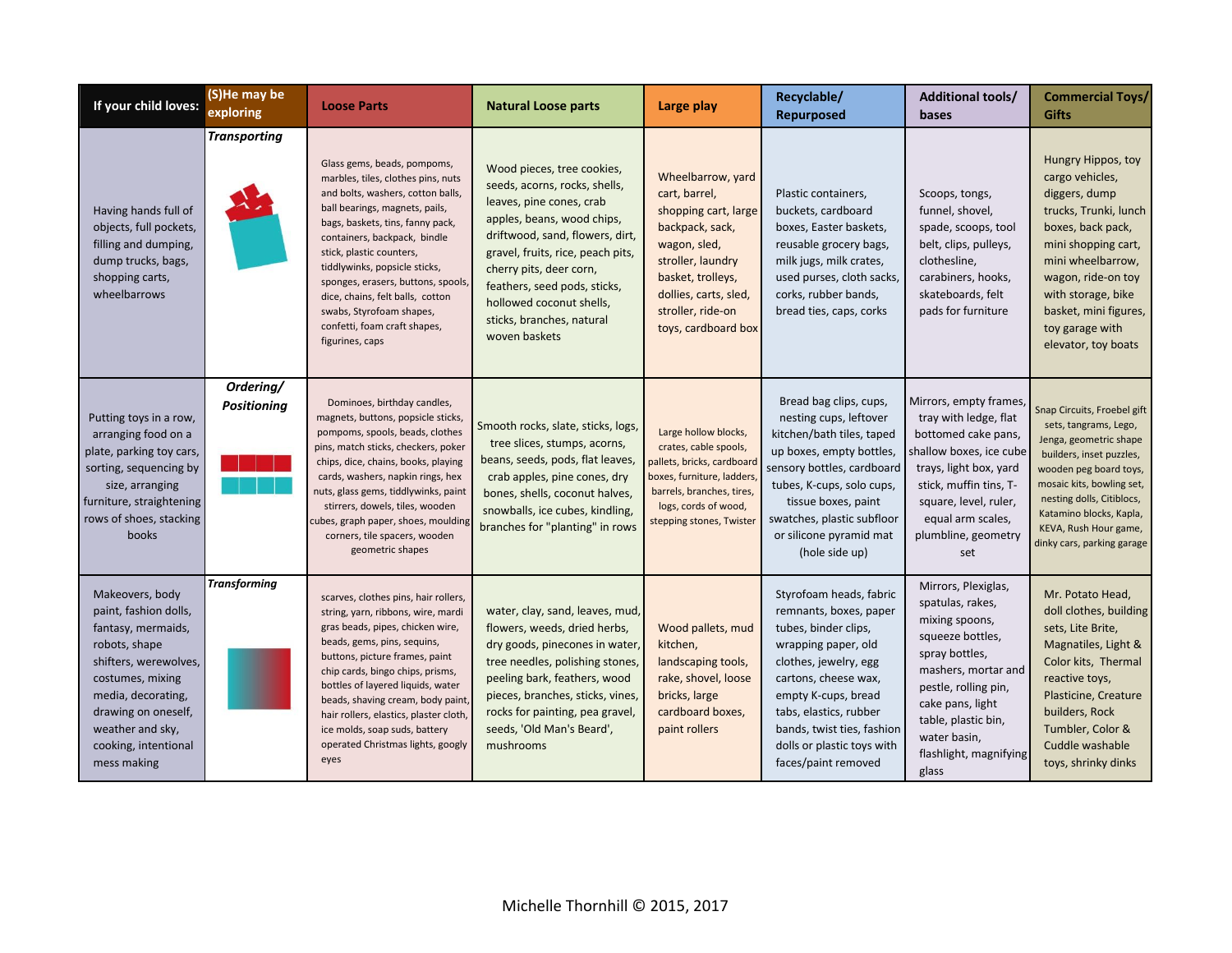| If your child loves:                                                                                                                                                                                                                                                                                                                                                                                      | (S)He may be<br>exploring            | <b>Loose Parts</b>                                                                                                                                                                                                                                                                                                                                                                                           | <b>Natural Loose parts</b>                                                                                                                                                                                                                                                                                                                                                        | Large play                                                                                                                                                                                                                                 | Recyclable/<br><b>Repurposed</b>                                                                                                                                                                                                                                                                                                                                           | <b>Additional tools/</b><br>bases                                                                                                                                                                                            | <b>Commercial Toys/</b><br><b>Gifts</b>                                                                                                                                                                                                                                              |
|-----------------------------------------------------------------------------------------------------------------------------------------------------------------------------------------------------------------------------------------------------------------------------------------------------------------------------------------------------------------------------------------------------------|--------------------------------------|--------------------------------------------------------------------------------------------------------------------------------------------------------------------------------------------------------------------------------------------------------------------------------------------------------------------------------------------------------------------------------------------------------------|-----------------------------------------------------------------------------------------------------------------------------------------------------------------------------------------------------------------------------------------------------------------------------------------------------------------------------------------------------------------------------------|--------------------------------------------------------------------------------------------------------------------------------------------------------------------------------------------------------------------------------------------|----------------------------------------------------------------------------------------------------------------------------------------------------------------------------------------------------------------------------------------------------------------------------------------------------------------------------------------------------------------------------|------------------------------------------------------------------------------------------------------------------------------------------------------------------------------------------------------------------------------|--------------------------------------------------------------------------------------------------------------------------------------------------------------------------------------------------------------------------------------------------------------------------------------|
| Climbing everything,<br>playing peek-a-boo<br>games, sitting upside<br>down, hanging from<br>bars, looking through<br>holes and<br>transparent objects,<br>standing on toys,<br>crawling under<br>tables, optical<br>illusions, magic                                                                                                                                                                     | Orientation/<br>Perspective          | Mirror tiles, convex and concave<br>mirrors, cardboard tubes, boards,<br>stools and chairs, ropes, washers,<br>prisms, marbles, tiddlywinks,<br>stained glass, small figurines,<br>scale models, empty picture<br>frames, colored acrylic                                                                                                                                                                    | Hay bales, reflective pools,<br>sand, piles of leaves, large<br>rocks, stumps, logs, coconut<br>halves, snow, sand                                                                                                                                                                                                                                                                | Plastic culvert pipe,<br>large concrete<br>form, ladders,<br>stools, rope<br>hammock, lycra<br>sling, jungle gym,<br>tree house, cave,<br>barrel, Twister<br>game, large felled<br>tree, cornstalks,<br>trees for climbing,<br>caves       | Telephone books for<br>stacking / climbing,<br>overturned buckets, pvc<br>pipes, CD's, sunglasses,<br>transparent bottles, old<br>maps, coffee cans,<br>dental mirrors,<br>sunglasses, colored<br>lenses, everyday objects<br>cut open or turned<br>inside out.                                                                                                            | Mats for laying on,<br>puppet theatre,<br>magnifying glass,<br>compass, loupe,<br>flashlights, shovels,<br>hangers and hooks<br>(for building<br>downwards),<br>overhead projector                                           | Brik-a-blok, Crazy<br>Forts, stilts,<br>microscope,<br>telescope, camera,<br>binoculars,<br>periscope, pop-out<br>tunnel, tent, jungle<br>gym, kaleidoscope,<br>sky projector, 3D<br>puzzles, rocking<br>horse, magic kit, fly-<br>eye replicator,<br>acrylic blocks                 |
| Combining multiples of<br>same objects, making<br>finely detailed art,<br>mosaics or collage,<br>making confetti,<br>harvesting, scooping and<br>filling, ball pits, record<br>breaking, unusual<br>weather events,<br>statistics, lists, textiles,<br>layering or polishing,<br>assembly lines, shops,<br>merchandise displays,<br>patterns, making tall<br>towers or deep holes,<br>knitting or crochet | Aggregating/<br>Cumulative<br>effect | Post-its, popsicle sticks, pins,<br>tiles, tiddlywinks, beads, wooden<br>cubes, aggregated magnets,<br>poker chips, stacks of cups,<br>balloons, gems, colored string,<br>beach glass, found objects sorted<br>by color, tissue paper squares,<br>match sticks, dice, hair rollers,<br>sequins, ball-head pins, dried<br>flowers, flat marbles, paper<br>mache, plaster, wax, unifix cubes,<br>math counters | Seeds, shells, shark teeth, pebbles,<br>burdocks, chestnuts, berries, dried<br>flowers, tree rounds, wildflowers<br>(for bouquets), rocks, berries,<br>pinecones, acorns, lotus pods,<br>honeycomb or old wasp nest sand<br>snow, mud, piles of leaves,<br>sandstone, wool roving for felting,<br>sticks of uniform length, polished<br>stones, beach glass, straw for<br>weaving | stacks of tires or logs,<br>planks, fallen<br>branches, trunks for<br>fort building, facing<br>mirrors, room full of<br>chairs to arrange,<br>trunk cut into rounds,<br>stacks of milk crates,<br>stacks of hula hoops,<br>bricks, pallets | Bottle caps, bread bag clips,<br>backspash tiles, k-cups,<br>corks, CD's (broken for<br>mosaic tiles), toilet paper<br>tubes, marker caps, cheese<br>wax, industrial waste<br>products in large quantities,<br>nuts and bolts, twist ties,<br>anything that can be<br>collected in large amounts                                                                           | Canvas, grout, clay,<br>cement, measuring<br>tools, timers, mirrors,<br>camera, mesh, gridwire,<br>grid paper, resin or mod<br>podge, glue, mortar and<br>pestle, floral foam,<br>flower press, containers<br>for collecting | Bunchems, Keva / Kapla<br>/ Citi blocks, craft kits<br>(Cross stitch, rug<br>hooking, friendship<br>bracelets, etc.), snow-<br>block molds, origami<br>paper, paint by number,<br>rainbow loom, perler<br>beads, wool roving for<br>felting, perler bead sets,<br>Lego, collectables |
| Shaking banging or<br>tapping objects, musical<br>instruments, crinkly<br>paper, music, rhythm<br>and rhyme, shouting into<br>cups or tubes, animal<br>sounds, noisy appliances                                                                                                                                                                                                                           | Sound                                | Straws, tubes, funnel, pipes,<br>balloons, buttons, beads, bells,<br>wind chimes, dowels, marbles,<br>tins, pvc pipes, washers, pots and<br>pans, metal utensils, sandpaper<br>blocks, cups, chains, corduroy,<br>cheese grater, bobby pins, glasses<br>of water, paint stir sticks,<br>wrenches, wire wisk, paper<br>plates, comb, brush, bottle of<br>toothpicks, clay pots                                | Pebbles, tiny shells, beans,<br>bamboo shoots, hollow<br>branches, coconut shells,<br>walnut shells, conch shell with<br>the apex cut off, seed pods,<br>hollow gourds, blade of grass<br>(hold between thumbs and<br>blow for whistle effect),<br>driftwood, crickets                                                                                                            | Hollow logs, garbage<br>cans, oil buckets, fence<br>posts and sticks,<br>echoey stairwells, hula<br>hoop, skipping rope,<br>pogo stick, yoga ball, 2<br>x 4's made into a giant<br>xylophone, large<br>garbage bins,<br>corregated roofing | bottle caps, plastic easter<br>eggs (for shakers), rubber<br>bands, pipes, cardboard<br>tubes, corregated materials,<br>plastic water bottles, mason<br>jar lids, pie plates, vacuum<br>cleaner tubing, plastic<br>buckets, tennis ball cans,<br>yogurt containers, bubble<br>wrap, gloves with washers<br>and buttons attached to the<br>fingers, metal measuring<br>tape | Earmuffs (for other<br>children), audio<br>recorders,<br>microphone,<br>megaphone,<br>stethoscope,<br>speakers, computer<br>or tablet                                                                                        | Zube Tube, musical<br>instruments, metal<br>slinky, rainstick,<br>Makey Makey, slide<br>whistle, Euler's Disk,<br>gong, percussion<br>toys from around<br>the world,<br>noisemakers,<br><b>Boomwhackers</b>                                                                          |